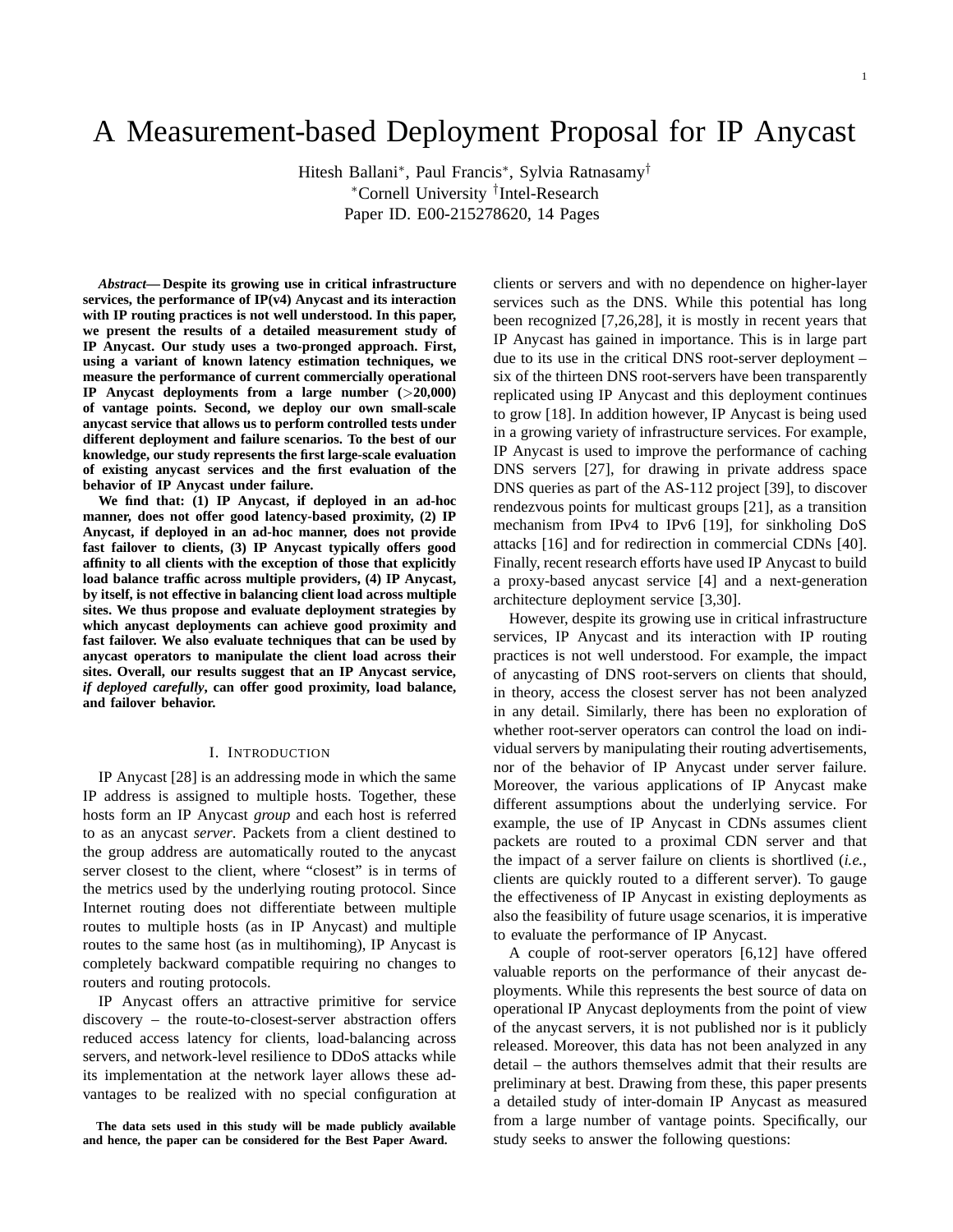- 1) What kind *failover* properties does a typical IP Anycast deployment offer?
- 2) What kind of *load distribution* do existing IP Anycast deployments see? Also, can the operator of an anycast deployment control this distribution of client load?
- 3) Past studies [4,32] have reported that existing IP Anycast deployments may offer poor latency-based *proximity*; *i.e.*, many clients may not routed to the server closest in terms of latency. Using a larger number of clients and anycast groups, we aim to confirm and understand the reasons for this poor latency as well as explore possible remedial measures.
- 4) Past studies [4,6,8,12,31] have presented conflicting reports regarding the *affinity*<sup>1</sup> offered by IP Anycast and consequently, the ability to run stateful services of top of anycast. We seek to measure, at scale, the affinity offered by IP Anycast and explain the contradictory findings of previous studies.

To explore these questions, we study three existing IP Anycast deployments including two anycasted DNS rootservers. In terms of methodology, our study differs from previous efforts on two fronts:

- 1) We use a variant of the King [17] measurement technique to observe and evaluate IP Anycast deployments from a very large (>20,000) number of vantage points. To the best of our knowledge, this represents a two order of magnitude increase in the number of vantage points from which IP Anycast deployments have been actively probed for evaluation.
- 2) We deploy our own small scale IP Anycast service for controlled evaluation of anycast under different deployment and failure scenarios. Performing such experiments would be difficult using commercial IP Anycast deployments such as the DNS root-servers.

The main results of this study are as follows:

- We corroborate evidence from past studies indicating that IP Anycast, by itself, does not offer good latency-based *proximity*. For example, for the 13 server J-root deployment, we find 8903 ( $\approx$ 40%) of the 22,281 measured clients are directed to a root-server that is more than 100msec farther away from the closest server. While the impact of inter-domain routing on end-to-end path length has been well documented [34], we find that inter-domain routing metrics have an even more severe impact on the selection of paths to anycast destinations.
- We propose and evaluate a practical deployment scheme designed to alleviate the *proximity* concerns surrounding IP Anycast. Specifically, ensuring that an ISP that provides transit to an anycast server has global presence and is (geographically) well covered by such servers improves the latency-based proximity offered by the anycast deployment.
- We find that IP Anycast is affected by delayed routing convergence and hence, clients using anycast services may experience slow *failover*. However, our proposed deployment scheme addresses this by reducing the scope of routing convergence that follows a server failure and hence, can ensure that clients failover at a fast rate. For instance, we find that in case of a server failure in an IP Anycast deployment conforming to our proposal, a vast majority (>95%) of clients can be re-routed to other operational servers in less than 20 seconds.
- Through a much larger scale study as compared to past efforts, we find that the anycasting of an IP prefix does not have any unfavorable interactions with inter-domain routing. Hence, IP Anycast offers very good *affinity* for all but a very small fraction of clients. Using temporal clustering, we show that the poor affinity observed by this small fraction of clients can be attributed to dynamic load-balancing mechanisms near them.
- We find that a naive IP Anycast deployment does not lead to an even distribution of *client load* across servers. However, we also propose and evaluate the impact of operators manipulating BGP advertisements at individual anycast servers to control their load. Our results show that such mechanisms can achieve coarse-grained load balancing across anycast servers.

Overall, our measurements show that an IP Anycast service can be deployed so as to provide a robust substrate offering good proximity and fast failover while allowing for coarsegrained control over server load. In what follows, Section II reviews related measurement studies, Section III details the IP Anycast deployments we measure in this paper while Section IV describes our measurement methodology. We describe our proximity measurements in Section V, failover measurements in Section VI, affinity measurements in Section VII and load distribution measurements in Section VIII. Finally, we discuss related issues in Section IX, and conclude with Section X.

## II. RELATED MEASUREMENT STUDIES

An invaluable vantage point for measuring anycast deployments is at the anycast servers themselves. In recent presentations [6,12], the operators of the J and K rootservers report on their analysis of client logs collected at their anycast servers. They present the observed distribution of client load and affinity. In terms of load distribution, both studies report a skewed distribution of client load across their respective deployments. With regard to affinity, the Jroot operators report instances of clients that exhibit poor affinity and conjecture that anycast may not be suitable for stateful services. By contrast, the K-root operators find that most of their clients experience very high affinity.

Our study builds on these earlier reports. Using *active* measurements from over 20,000 clients, we measure the affinity and load-distribution for our own small-scale anycast deployment, explore the reasons behind the observed

<sup>&</sup>lt;sup>1</sup>Affinity is the tendency of consecutive anycast packets from a client to be delivered to the same anycast server.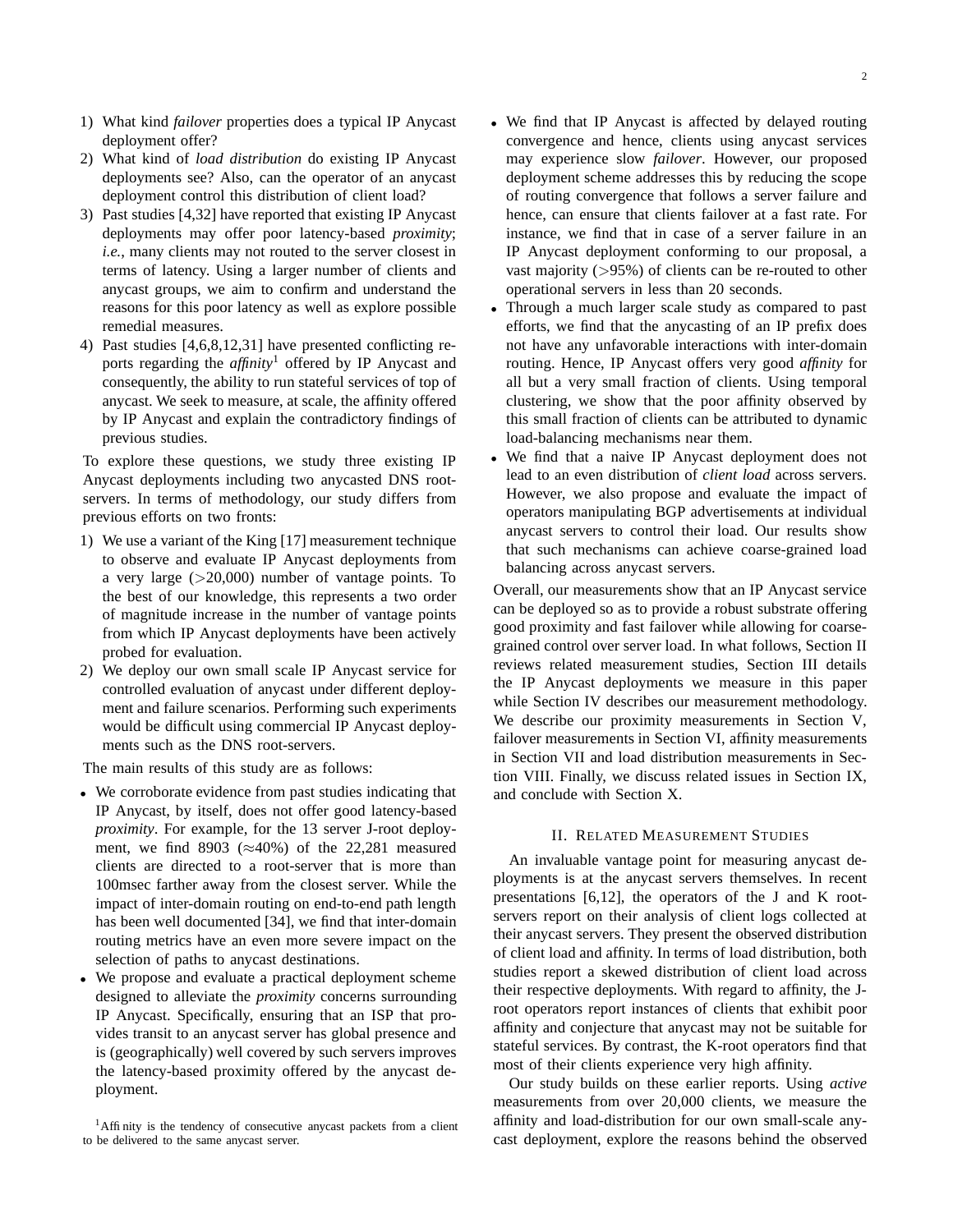load and affinity, and evaluate techniques to control server load. In addition to load and affinity, we use active measurements to evaluate the (latency) proximity seen at clients to four different anycast deployments. Finally, using our own deployment, we study the behavior of IP Anycast under server failure. As we describe in Section VI, our desire to use a large number of client vantage points prevents us from measuring the affinity and load to the DNS root-server deployments. However, for completeness, we did perform such measurements from a smaller set of clients that we have direct access to (*i.e.,* PlanetLab nodes and approximately 200 publicly-available traceroute servers). Since the results were consistent with the largerscale measurements over our own deployment, we only present the latter here. The details of the PlanetLab-based study can be found in [5].

We are aware of two recent efforts that measure the performance of IP Anycast using active probing from clients. Sarat et. al. [31,32] use PlanetLab nodes [11] as vantage points for evaluating the K-root, F-root and .ORG TLD deployments. They measure proximity and affinity and report poor proximity and moderate-to-poor affinity. Similarly, using PlanetLab and approximately 200 volunteer nodes, Boothe *et al.* [8] measure the affinity offered by the anycasted DNS root-servers and report poor affinity. In direct contrast to Boothe *et al.*, PIAS [4] uses PlanetLab-based measurements to claim that anycast flaps are relatively rare for the same anycasted DNS root-servers. Relative to the above, our study in this paper uses a significantly larger number of client vantage points, performs a more detailed analysis of affinity and proximity and evaluates deployment strategies to improve the proximity offered by IP Anycast. In addition, we explore load-distribution due to IP Anycast and its behavior under failure.

#### III. DEPLOYMENTS MEASURED

An IP Anycast group is associated with an IP address (hereon referred to as the anycast address for the group) and servers join the group by just advertising this address into the routing infrastructure. For an *intra-domain anycast group* with servers restricted to a single administrative domain, this advertisement is into the intra-domain routing protocol for the domain in question. For *inter-domain anycast groups*, each server advertises the anycast address<sup>2</sup> into BGP. Despite the simplicity of the basic idea, the interaction with BGP, the involvement of multiple administrative domains *etc.* raise several interesting questions regarding the behavior of inter-domain IP Anycast. This paper restricts itself to studying issues related to inter-domain IP Anycast. Also, while we focus on IPv4 Anycast, our results should apply equally to IPv6 Anycast deployments.

| Name               | Anycast<br>prefi x | AS#   | No. of<br>servers |
|--------------------|--------------------|-------|-------------------|
| F root-server [45] | 192.5.5.0/24       | 3557  | 27                |
| J root-server [48] | 192.58.128.0/24    | 26415 | 13                |
| AS 112 [39]        | 192.175.48.0/24    | 112   | 20                |

TABLE I

THE THREE EXTERNAL IP ANYCAST DEPLOYMENTS THAT THIS PAPER **EVALUATES** 

| Server          | Host-Site                        | Host-site | Upstream   |
|-----------------|----------------------------------|-----------|------------|
| Unicast address |                                  | AS#       | provider   |
| 128.84.154.99   | Cornell University               | 26        | <b>WCG</b> |
| 12.155.161.153  | <b>Intel-Research Berkeley</b>   | 2386      | <b>ATT</b> |
| 195.212.206.142 | Intel-Research Cambridge         | 65476     | ATT-World  |
| 12.108.127.148  | <b>Intel-Research Pittsburgh</b> | 2386      | <b>ATT</b> |
| 12.17.136.150   | Intel-Research Seattle           | 2386      | <b>ATT</b> |
|                 |                                  |           |            |

TABLE II

THE INTERNAL IP ANYCAST DEPLOYMENT COMPRISING OF FIVE SERVERS. EACH OF THESE ADVERTISE THE ANYCAST PREFIX (204.9.168.0/22) THROUGH

A BGP PEERING WITH THEIR HOST-SITE ONTO THE UPSTREAM PROVIDER.

Since clients can access an anycast group simply by sending packets to the IP address associated with the group, IP Anycast has been used for transparent replication of many services including the DNS root-servers. For example, the F root-server deployment is currently comprised of  $\approx 37$ servers that form an IP Anycast group and each server advertises the F root-server anycast prefix. The deployment is also associated with its own AS number (AS#) which serves as the origin AS for the anycast prefix. Thus, clients can access a F root-server by sending packets to an address in the prefix. In this paper, we evaluate three such currently operational deployments - two anycasted DNS root-servers and the AS112 anycast deployment.<sup>3</sup> The anycasted AS112 servers are used to draw in reverse DNS queries to and for the link local address space (RFC1918 addresses– 10.0.0.0/8, 172.16.0.0/12 and 192.168.0.0/16). Since we have no control over these deployments, we refer to these as *external deployments*. Table I gives details for the external deployments including the number of the servers in each deployment at the time of our experiments.<sup>4</sup>

In practice, each "server" in these deployments is a cluster of hosts located behind some form of load-balancing device. For example, for the F root-server, hosts in each cluster form an intra-domain anycast group and it is the server site's gateway routers that balance incoming traffic between them [2]. However, our focus on inter-domain anycast makes our measurements oblivious to this clusterbased deployment. Thus, for the purpose of this paper, each server site can be thought of as a single host.

The production-mode nature of these external deployments makes it difficult, if not impossible, to conduct controlled experiments such as injecting server failure, or manipulating the advertisements at individual servers. For such experiments we deployed our own IP Anycast service

<sup>&</sup>lt;sup>2</sup>In practice, each server must advertise a prefix for a block of addresses into BGP. This is the *anycast prefix* for the group and servers are accessible through all addresses in the prefix.

<sup>&</sup>lt;sup>3</sup>The choice of the anycast deployment to measure was limited by the need to know the *unicast* addresses of the individual anycast servers for our experiments.

<sup>&</sup>lt;sup>4</sup>The F root-server and the AS112 deployments have since grown to 37 servers each.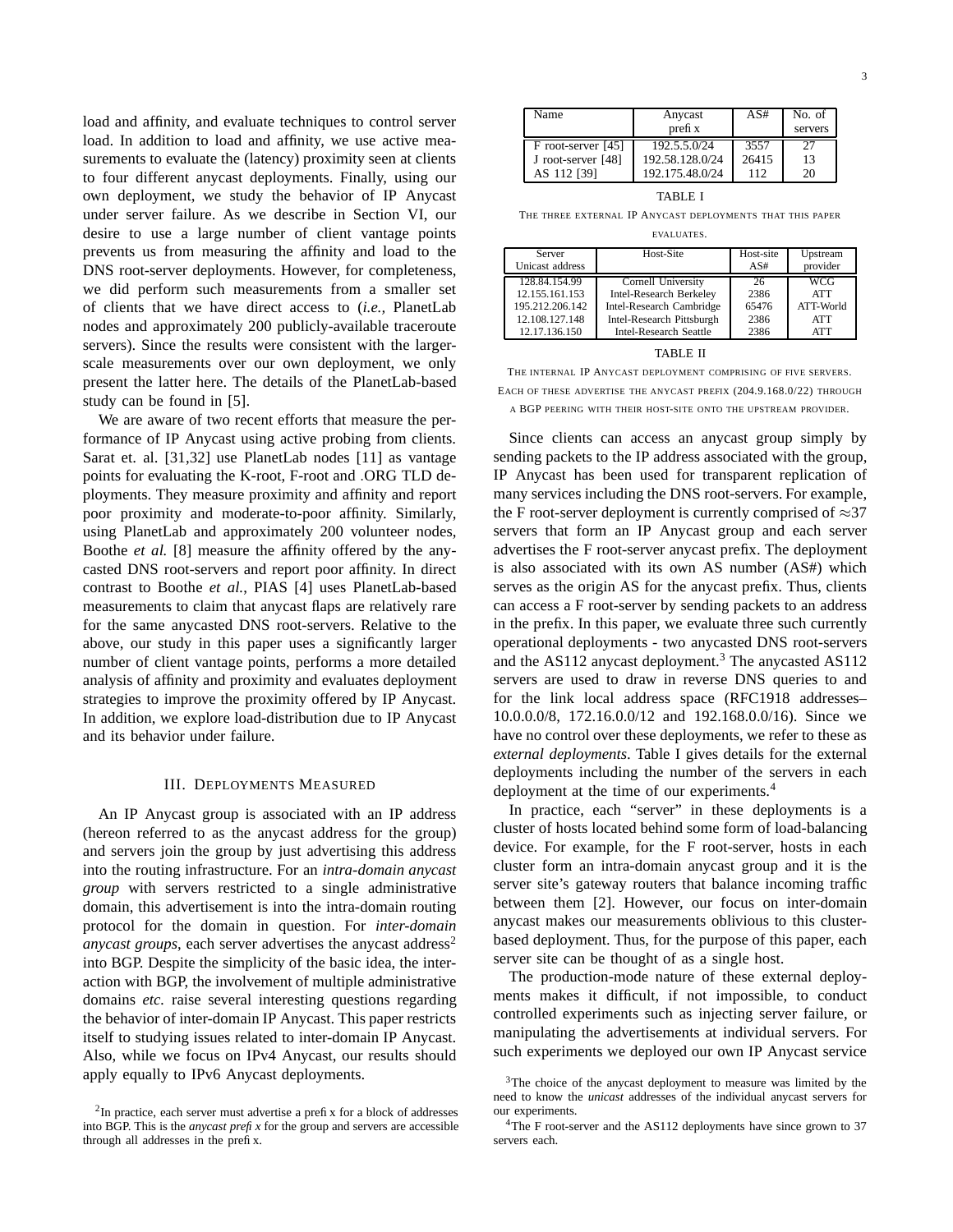| Region          | No. of clients | % of Total |  |  |
|-----------------|----------------|------------|--|--|
| North America   | 12931          | 54.827     |  |  |
| Central America | 317            | 1.344      |  |  |
| South America   | 461            | 1.954      |  |  |
| Europe          | 5585           | 23.680     |  |  |
| Asia            | 2402           | 10.184     |  |  |
| S.E. Asia       | 566            | 2.400      |  |  |
| Oceania         | 1196           | 5.071      |  |  |
| Africa          | 187            | 0.792      |  |  |
| Arctic Region   |                | 0.038      |  |  |
| Unknown         | 204            | 0.864      |  |  |
| Total           | 23858          | 100.000    |  |  |
| TABLE III       |                |            |  |  |

GEOGRAPHIC DISTRIBUTION OF THE CLIENTS USED IN OUR STUDY.

that we call the *internal deployment*. For this, we obtained a /22 prefix (204.9.168.0/22) and an AS# (33207) from ARIN and deployed anycast servers at the five sites listed in table II. Each server advertises this prefix and AS# into BGP through their host site and on to their upstream provider and hence form an IP Anycast group.

Note that an anycast server's "host-site" refers to the server's immediately upstream AS while the "upstream provider" refers to the closest major ISP (tier-1 or tier-2) that provides transit for the server's traffic. For example, the internal deployment anycast server at Cornell has Cornell (AS# 26) as its host-site and Williams Communication (WCG – AS#7911) as its upstream provider. This difference between the host-site and upstream provider is a quirk of the internal deployment; for most commercial IP Anycast deployments, the host-site is also the upstream provider.

The internal deployment is as yet very small in scale. The biggest hurdle in growing the deployment has been the siteby-site negotiation with upstream providers (ATT, WCG) to clear the advertisement of our anycast prefix. Note that we do not require these upstream providers to actively inject our prefix in the BGP but only propagate the advertisement from the anycast servers onwards. Instead, the approval from the ISPs is only due to the access control ISPs often enforce on the AS numbers and network prefixes they expect to see advertised from their customers. To accelerate this site-by-site deployment, we are currently in the process of deploying anycast servers over NLR [46]. Further details about the internal deployment as well as the requirements for (much welcome) volunteer sites are available at [44]. While the small size of the internal deployment certainly raises questions regarding the generality of our results, the fact that (in retrospect) most of our results follow intuitive reasoning supports the applicability of our study.

## IV. METHODOLOGY

A key observation guiding our measurement methodology is that all three external deployments are DNS services. Hence, all the anycast servers that are part of these deployments are DNS nameservers and we can probe them using DNS queries. However, since packets from a client to the anycast address of any given anycast deployment are delivered to one of the servers, a large number of clients are needed to ensure that we are able to reach all the anycast



Fig. 1. Measurement Host M uses DNS queries to direct client X to send packets to the anycast address associated with the F root-server deployment. In the scenario depicted here, packets from X are routed to the anycasted F root-server located at Auckland, Australia. Note that we use a domain under our control (anycast.guha.cc) to trick client X into assuming that 192.5.5.241 is the authoritative nameserver for the domain f-root.anycast.guha.cc.

servers. To achieve this we used the King measurement technique [17]. King allows for measurement of latency between any two arbitrary hosts on the Internet by utilizing recursive nameservers near the hosts in question.

Using the same basic idea, we used recursive DNS nameservers in the Internet as *clients* in our study. To this effect, we take an address in each routable prefix in a BGP routing table obtained from Route-Views [49] and determined if any of the nameservers authoritative for the in-addr.arpa name associated with the address had recursion enabled. So for example, for the prefix 128.84.223.0/24, we determined if any of the nameservers authoritative for the name 1.223.84.128.in-addr.arpa. had recursion enabled. This approach yielded a list of 23,858 unique recursive nameservers. Table III details the geographic distribution of these nameservers. The nameservers belong to 7,566 different ASs. Hence, they provide us a view of the anycast deployments from 7,566 of the 18,391 routeable ASs on the Internet (based on a BGP routing table obtained from Route-Views). The quantity and the spread of these nameservers makes us confident that our measurements closely reflect the behavior of IP Anycast as seen from hosts on the Internet in general.

Note that having a large number of clients in the study gives us better picture for all the metrics that we measure. For example, the scale of our study makes our arguments regarding client load distribution across the anycast deployment much more relevant. Also, using nameservers on the Internet as clients removes the PlanetLab bias from the study. This bias can severly impact the affinity, proximity and load measurements. For example, one of the J-root servers is connected to the GEANT network and hence, can be accessed through Internet2. Consequently, a large fraction of PlanetLab nodes are routed to this server when they probe the J-root anycast address.

Evaluating an IP Anycast deployment from the perspective of any client (say X) in the list requires that we be able to direct X to send packets to the anycast address of the deployment. As suggested by [17], we leveraged the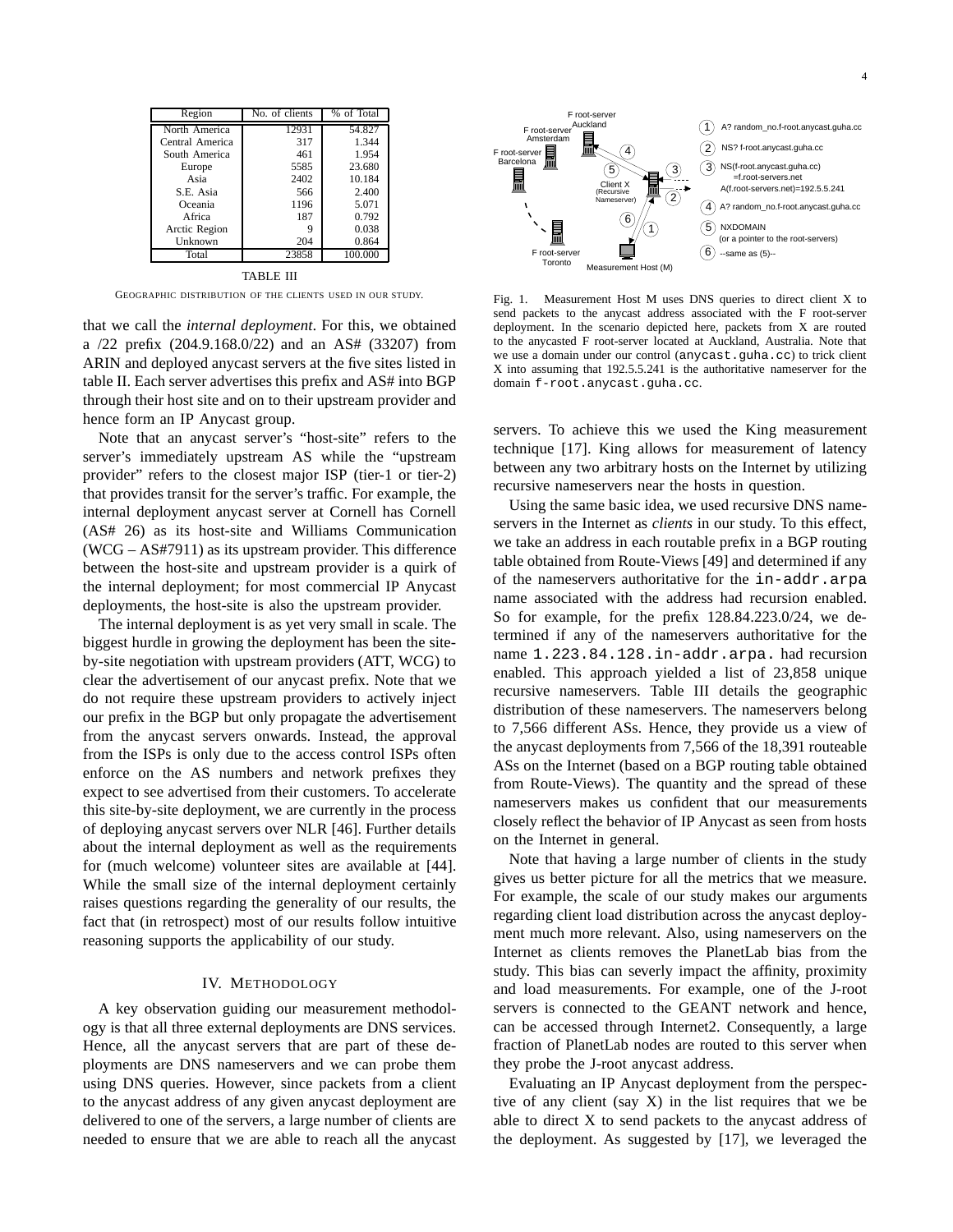fact that X is a recursive nameserver and hence, is willing to resolve DNS queries on behalf of other hosts. We can thus "trick" client X into sending DNS queries to an anycast address by making the NS record for a domain point to the address in question and querying X for any record in that domain. We used anycast.guha.cc, a domain we own, for this purpose. For example, in case of the F root-server deployment with anycast address 192.5.5.241, we created a domain f-root.anycast.guha.cc with its NS record pointing to 192.5.5.241. As illustrated in figure 1, querying client X for any record in this domain (for example, random no.f-root.anycast.guha.cc) causes X to resolve the NS record for f-root.anycast.guha.cc (packets (2) and (3)), and then send a query to the anycast address for the F root-server deployment (packet (4)). A minor practical problem with this approach is that a client may be configured to resend query (4) a number of times on seeing that the response (5) is an error. As suggested by [17], we weeded out clients that may resend queries on receiving an error as follows: we directed each client to the anycast address of the internal anycast deployment and logged the DNS queries at each of the servers of the internal deployment to determine the number of times query (4) is sent.

The experiments presented in the paper use this basic technique for various tasks such as determining the particular anycast server accessed by each client and the latency of doing so. For example, to determine the latency from a client X to the anycast address of the F root-server, we:

- Send a recursive DNS query to client X for the NS record for f-root.anycast.guha.cc: this primes client X's cache with the fact that the F root-server anycast address corresponds to the authoritative nameserver for the domain f-root.anycast.guha.cc
- Send an iterative DNS query to client X: since an iterative query is answered by client X based on local information, this provides us with an estimate of the latency for packets  $\{(1),(6)\}\)$  in figure 1.
- Send a recursive DNS query to client X for the A record for random no.f-root.anycast.guha.cc: as shown in figure 1, this causes client X to send packets to the F root-server anycast address and provides us with an estimate of the latency for packets  $\{(1), (4), (5), (6)\}.$

This process is repeated eight times and the difference between the minimum measured latency for packets  $\{(1),\}$ (4), (5), (6) and  $\{(1), (6)\}$  is used as an estimate of the round-trip anycast latency from client X to the F root-server.

## V. PROXIMITY

Part of the value of anycast as a server selection primitive is its ability to find close-by servers. With IP Anycast, packets destined to an anycast address are routed to the server closest to the client in terms of the metrics used by the underlying routing protocol. Hence, in case of inter-domain IP Anycast, it is the BGP decision process (including the



Fig. 2. CDF for the difference between the anycast and minimum unicast latency for the external and the internal deployments.

routing policies) at the various ASs that governs the anycast server accessed by each client. This implies that anycast packets from clients may not be delivered to servers that are close-by in terms of latency. As a matter of fact, a host of recent work [4,6,32] has alluded to the poor latencybased *proximity* offered by IP Anycast. In this section we use latency measurements for clients to show that this is indeed the case for existing anycast deployments. However, we also argue that this can be avoided through a planned deployment.

**Methodology**: To determine the quality of proximity offered by an IP Anycast deployment to a given client, we need to determine the following latencies:

- *Unicast Latency* to all anycast servers here, unicast latency to an anycast server is the latency from the client to the unicast address of the server. Given that each client is a recursive nameserver, the King approach for determining latencies between two hosts applies here directly.
- *Anycast Latency* for the client or the latency from the client to the anycast address of the deployment. The procedure for determining the anycast latency for a client was described in the previous section.

Ideally, IP Anycast would deliver anycast packets from a client to the server with the minimum unicast latency. Thus, we define *stretch-factor* as the difference between the anycast latency and the minimum unicast latency for a client. The stretch factor represents the quality of latencybased proximity offered by the anycast deployment to the client. We determined the stretch factor for each client in our list for the external and internal anycast deployments.

**Results**: Figure 2 shows the CDF for the stretch factor for all the clients. For all the four anycast deployments, a fair fraction of clients are not routed to the server closest to them.<sup>5</sup> For example, the number of clients that are routed to a server that is more than 30msec farther away from the closest server ranges from 31% (for the internal deployment) to 61% (for the AS112 deployment). Similarly,

<sup>5</sup>The poor selection in case of F root-server deployment can be attributed to their use of hierarchical anycast [1,45] In effect, only 2 of the 27 F rootservers advertise the F-root anycast prefix globally and so, it is not fair to compare the anycast latency to the minimum unicast latency across all the 27 servers. However, this is not the case for the other deployments we measured.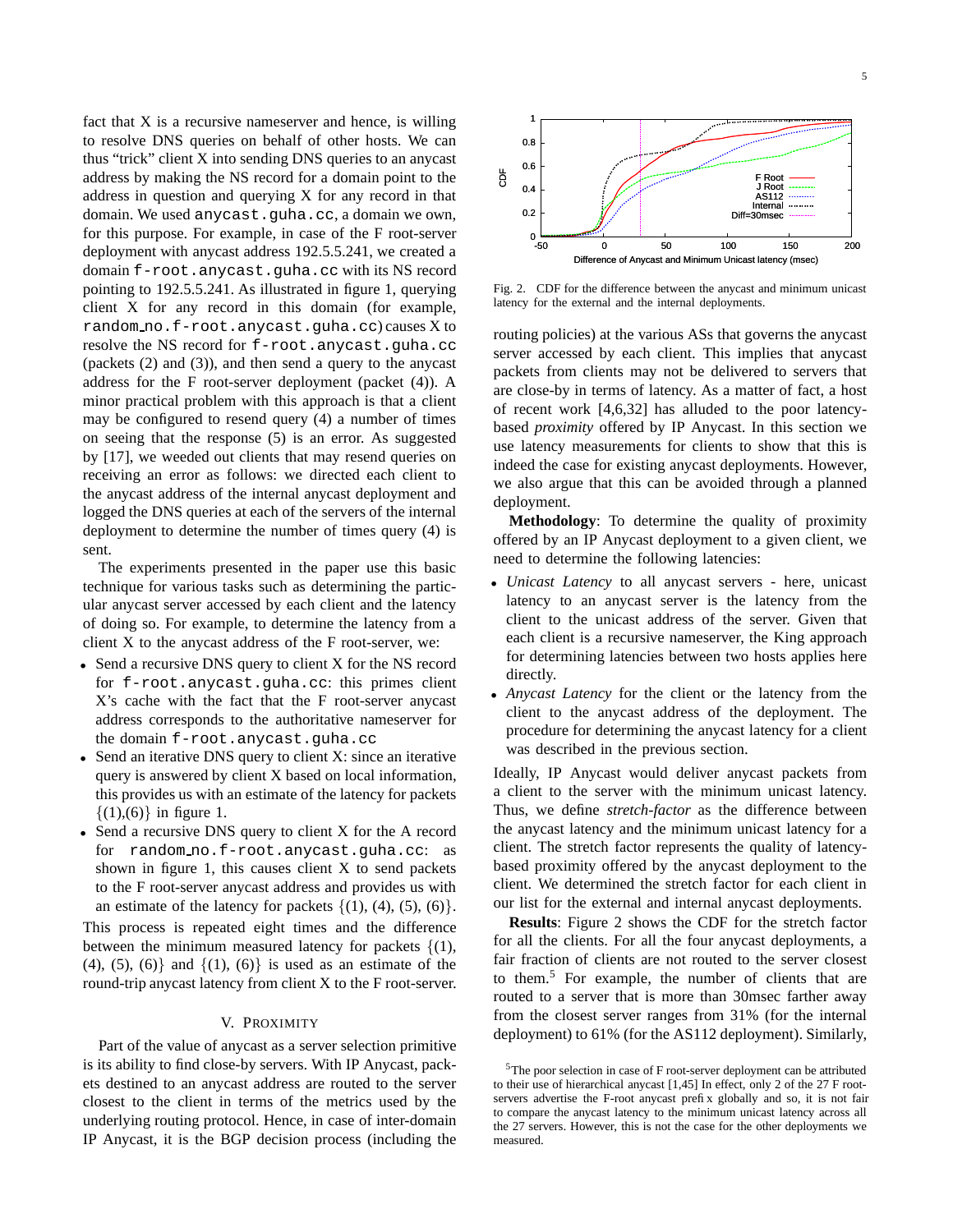

Fig. 3. The relevant AS-level connectivity (with corresponding AS numbers in parenthesis) between the client (net.berkeley.edu) in UC-Berkeley and the internal anycast deployment servers at Cornell and Berkeley. Level3 receives at least two different advertisements for the internal deployment anycast prefix with the following AS-PATHs: [7911, 26, 33207] and [7018, 2386, 33207].

in case of the J root-server deployment, 40% of the clients incur a stretch-factor of more than 100msec.

The internal and the external anycast deployments have been deployed such that most of the anycast servers have different upstream providers. For example, in case of the internal deployment, the anycast servers have three different upstream providers. We believe that it is this deployment model that makes these services vulnerable to the fact that Internet routing is not based on latency. This, in turn, reflects in the inefficacy of IP Anycast when selecting closeby anycast servers for these deployments.

Lets first consider an anecdotal scenario to better understand the reason for the poor proximity. We use the example of a publicly available traceroute-server at UC-Berkeley (net.berkeley.edu) acting as a client trying to access the internal anycast deployment. Anycast packets from this client are routed to the server at Cornell (latency=87msec) instead of the close-by server at Berkeley (latency=9msec). Figure 3 shows the relevant AS-level connectivity with the relevant POPs of ATT (upstream provider for the server at Berkeley) and WCG (upstream provider for the server at Cornell). We used BGP looking-glass servers to determine that Level3 has at least two paths for the internal deployment's anycast prefix: one through WCG's Santa Clara POP with AS-PATH=[7911, 26, 33207] and the other through ATT's San Francisco POP with AS-PATH=[7018, 2386, 33207]. The Level3 routers in the area choose the first path as the best path and hence, anycast packets from the client are delivered to the anycast server at Cornell. This path is labeled as "Actual Path" in the figure.

This example points to the crux of the reason why Internet routing yields poor proximity for the measured anycast deployments. From the point of view of inter-domain routing, an anycasted AS is equivalent to a multi-homed stub AS (see figure 4). However, anycasting introduces multihoming scenarios which differ significantly from normal multi-homing scenarios. In typical multihoming, multiple peerings of the multihomed stub AS are in the same geographical area. As a consequence, selection of paths from clients to the multihomed AS based on ISP policies and AS-PATH length leads to acceptable performance. On



Fig. 4. AS-level connectivity for the anycasted internal deployment – from the point of inter-domain routing, AS# 33207 is a multihomed stub AS.

the other hand, for an anycasted AS, the multiple peerings are geographically dispersed and this is not accounted for in the existing inter-domain routing set-up. In the example above, Level3 receives two paths to the anycasted internal deployment of equal AS-PATH length and is not aware of the actual difference between the length of these paths. Consequently, there is a good chance that Level3 may choose a route that causes the anycast packets to be routed to a distant anycast server. In other words, current route selection mechanisms have a much higher chance of making an unsuitable choice when selecting paths to an anycasted AS.

Although negative, the importance of this observation cannot be overemphasized. It brings to light the fact that while the routing protocols used to choose paths to unicast destinations work naturally for anycast destinations<sup>6</sup> too, the metrics used for routing decisions can lead to a poor choice of the anycast server. While changing routing protocols to differentiate between anycast and unicast prefixes would be one possible approach to address this problem, a more practical approach would be to plan the deployment of the anycast servers so as to account for inter-domain route selection.

We hypothesize that deploying the anycast servers such that all of them have the same upstream provider and the servers are spread across the provider is one such deployment approach.<sup>7</sup> This approach is based on two key observations. First, an ISP that is an upstream provider for some of the anycast servers routes incoming anycast traffic to the server closest among them – this is a consequence of the fact intra-domain traffic engineering is mostly consistent with latency sensitive routing [34]. For example, in case of the internal deployment, ATT is an upstream provider for three of the five anycast servers. Routers in ATT's network receive routes of equal AS-PATH length and equal preference from each of these anycast servers. Hence, the BGP decision process causes incoming anycast packets at any ATT POP to be routed to the server that is closest in terms of the intra-domain metrics used by ATT. As the measurements presented next show, this server is also

<sup>6</sup>This is why IP Anycast is backwards compatible with no changes in routers or routing protocols.

<sup>&</sup>lt;sup>7</sup>This approach was suggested by [4].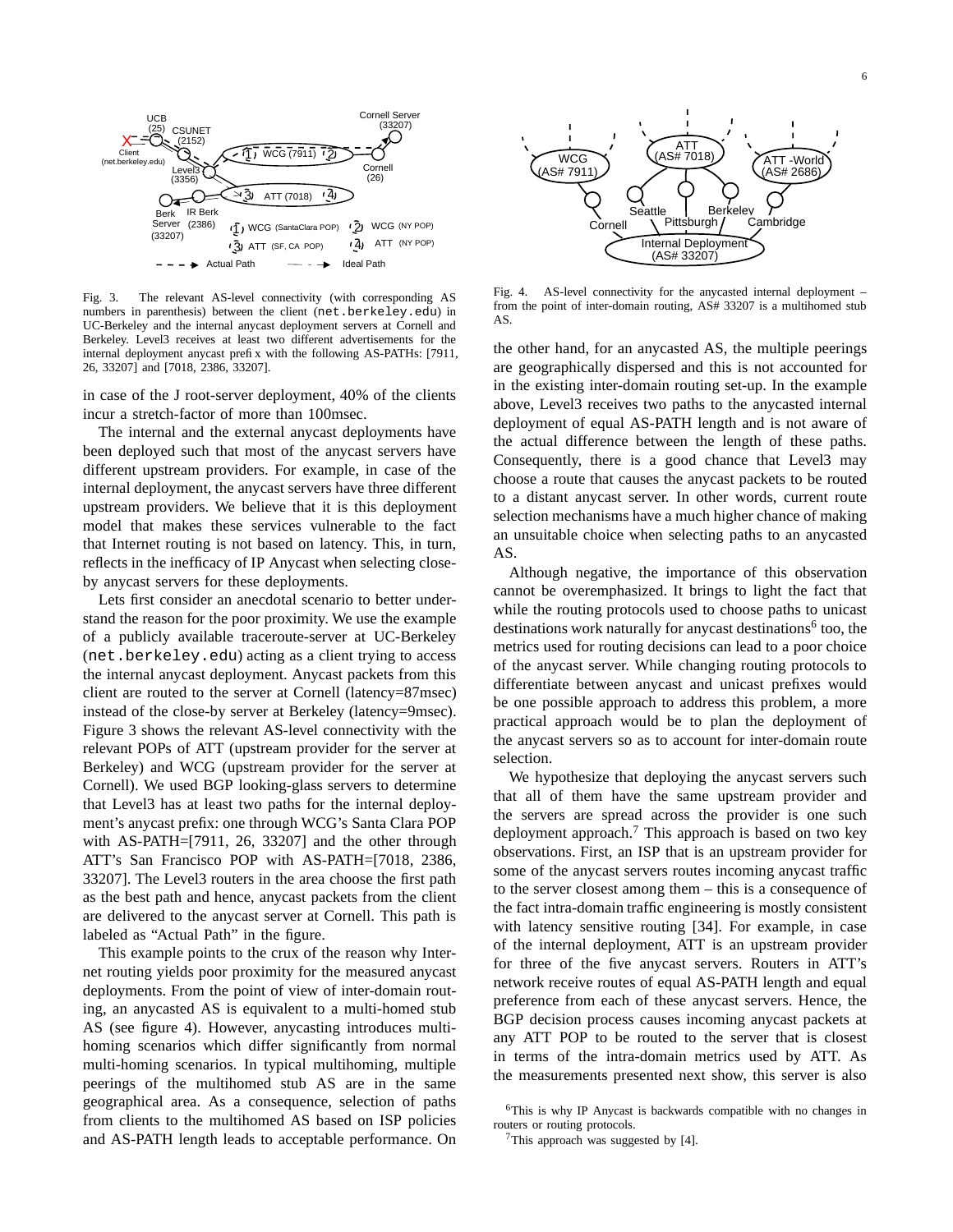

Fig. 5. Shown here is a deployment with ATT as the common upstream provider – ASs beyond ATT route the anycast packets to ATT's network. Here, Level3's routers route anycast packets to a close-by ATT POP which then routes the packets to the closest anycast server.

closest in terms of latency in a large majority of cases.

Second, such a deployment de-couples route selection at the common upstream provider from the selection at ASs beyond it. Due to reasons detailed above, the common upstream provider delivers incoming anycast packets to the closest server. Any ASs farther away from the anycast server sites than the upstream provider only need to select among the possible routes to the upstream provider. Figure 5 illustrates this. Of these ASs, the ones that use an "earlyexit" (or hot-potato routing) routing policy would route anycast packets to the closest POP of the common upstream provider. Alternatively, ASs that use a "late-exit" (or coldpotato routing) routing policy would honor the MEDs of the upstream provider and route anycast packets to the upstream provider POP that is most suitable for delivery to the closest of the deployed anycast servers. While it is possible that an AS may choose overly long paths to the upstream provider, the prevalence of the two aforementioned policies amongst ASs leads us to believe that this would not be the norm and our measurements confirm this. Its also important to note that any overhead arising due to the choices made at this step of the selection process also apply to the inter-domain routing in general and are not specific to anycast per se.

Hence, in case of the internal deployment, we would like to ensure that instead of five servers with three different upstream providers, all the servers should have the same provider. As a matter of fact, the subset of the internal deployment comprising of the three servers at Berkeley, Pittsburgh and Seattle conforms to our deployment proposal. These servers have the same upstream provider (ATT) and are geographically spread out. With this three server deployment, all anycast packets would be routed to the ATT network and then delivered by ATT to the (closest) anycast server. For instance, if the sample client (net.berkeley.edu) presented above accessed this deployment, it would be routed to the server at Berkeley. This is because, in figure 3, Level3 would not receive an advertisement for the anycast prefix from WCG. Instead, Level3's routers would route the client's packets to the ATT POP at San Francisco. The routers in ATT's San Francisco POP would in turn route these packets to the nearest anycast server. Thus, the anycast packets would be routed to the server at Berkeley and not at Seattle or Pittsburgh. We validated this by stopping the advertisement of the anycast



Fig. 6. CDF for the difference between the anycast and minimum unicast latency for various subsets of the internal deployment. Here, All - *x* implies measurements with server *x* switched off.

prefix from the Cornell and the Cambridge server to remove them from the anycast deployment and observing that the anycasted packets from the sample client were delivered to the anycast server at Berkeley. This path labeled as "Ideal Path" in figure 3.

To validate this hypothesis, we repeated the stretch factor measurements for our list of clients with only subsets of the internal deployment operational. Figure 6 shows the results from these measurements. As can be seen, an anycast deployment comprising of just the three servers at Berkeley, Pittsburgh and Seattle (labeled as "All - Cam - Cor" in the figure) yields good proximity with just 5% of the clients incurring a stretch factor of more than 30msec. Note that it may seem that this improvement in the stretch factor for clients is due to the fact that the choice of servers has reduced from five to three. To account for this we also measured the proximity offered by a deployment with the three servers at Seattle, Cornell and Cambridge. All these servers have a different upstream provider and as can be seen from the figure (curve labeled as "All - Pit - Berk"), this yields poor proximity too. These results show that an anycast deployment with all servers having the same upstream provider does provide good-latency based proximity to clients.

As a matter of fact, this result can be generalized. It is possible to have anycast deployments with multiple upstream providers for the anycast servers. However, all the upstream providers should have global geographic spread (in essence, they should be tier-1 ISPs with a global network) and for each upstream provider, there must be a sufficient number of servers to cover the geographical spread of the provider. In such a set-up, whenever any of the upstream providers receives an anycast packet, there is a close-by anycast server that the packet can be routed to. ASs beyond these upstream providers would choose to route the anycast packets to one of the upstream providers and since all the providers are well covered by the anycast servers, this choice does not have a lot of bearing on the anycast path length. Due to reasons described earlier, each AS beyond the upstream providers for the anycast deployment would most likely route the packets to a suitable POP of the upstream provider it chooses. Thus, a deployment according to this model would offer good latency based proximity to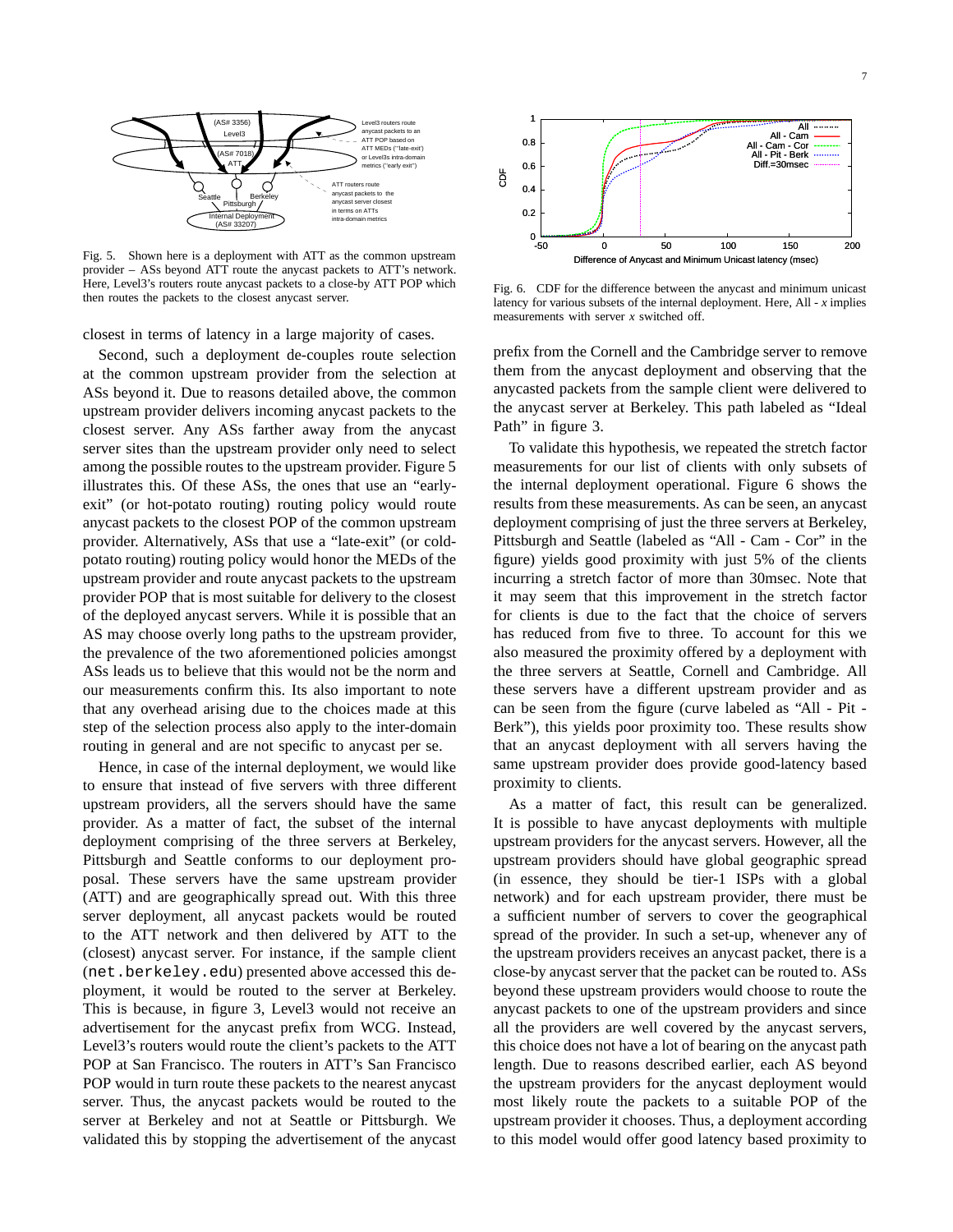clients. The small size of the existing internal deployment does not allow us to validate this claim; however, this is something that we aim to address as part of our future work.

## VI. FAILOVER TIME

Inter-domain IP Anycast involves each site advertising the anycast prefix into BGP. Consequently, when an anycast server fails, the process by which clients using the failed server are re-routed to other operational servers is tied to BGP convergence. Past studies have shown that failures at multi-homed end sites can lead to a convergence process that may last for minutes [23]. Such a slow failover, if it applies to IP Anycast to, would not bode well for a number proposed uses of IP Anycast. Hence we decided to measure the failover rate for the internal anycast deployment. To the best of our knowledge, this represents the first attempt to study the failure-mode behavior of IP Anycast.

**Methodology**: In order to determine the rate at which clients failover when an anycast server fails, we need to be able to determine the specific anycast server that each client is routed to. To this effect, we configured the anycast servers in the internal deployment to act as authoritative nameservers for a domain under our control (internal.anycast.guha.cc) and to respond to TXT-type DNS queries for this domain with a locationspecific string. So for example, a TXT-type DNS query for this domain from a client whose anycast packets are routed to the anycast server at Cornell will receive "Cornell" as the response. This, when combined with the ability to direct clients to send DNS queries to the anycast address of the internal deployment, allows us to determine the anycast server being accessed by all clients in our list. Figure 7 illustrates this process for one client.

The internal deployment servers have been configured to respond to TXT-type queries with a TTL value of 0. This implies that clients cannot cache the response from the anycast server and hence, need to send packets to the deployment's anycast address each time they are queried. Also, note that since we don't have any way to determine the anycast server accessed by clients for the external deployments<sup>8</sup>, the measurements in this and the following sections are restricted to the internal deployment.

Given this, we determined the impact of the failure of each server in the internal deployment on clients being routed to that server. We induced failures at individual servers by tearing down their BGP peerings leading to a BGP withdrawal being generated for the anycast prefix. Concurrently, we sent the aforementioned TXT queries to the anycast address through the clients that were being routed to the failed server at a rate of once every five seconds for three minutes and at a rate of once per minute



Fig. 7. TXT-type DNS queries from client X to the internal deployment anycast address (204.9.168.1) are routed to the server at Cornell which responds with a location-specific string ("cornell")

for the next fifty-seven minutes leading to a total probe period of one hour. For each such client, we determined the time it takes for the client to failover and "settle" at a different anycast server. This is referred to as the *failover time* for the client. Note that during the convergence process, a client may be temporarily routed to a server different from the server it is finally settles on. For example, a client accessing the Cornell server before it failed may be temporarily routed to the server at Cambridge before being routed to the server at Pittsburgh for good. The time between the failure and the first query that is routed to the Pittsburgh is the client's failover time.

We would also like to clarify that unlike affinity (as discussed in the next section), fast failover is not very relevant with regards to the feasibility of running connection oriented services on top of IP Anycast. In a vast majority of the scenarios, the failure of a server would also break all client connections irrespective of how fast the failover process is. Instead, the failover time characterizes the time after a failure for which clients using the failed server cannot utilize the anycast service.

Similarly, we also restarted the failed servers by reestablishing their BGP peerings and determined the time it takes for clients that were originally using the server in question to be routed back to it again. This time between the re-establishment of the peering and the re-routing of a client to the server is referred to as the *recovery time* for the client. For each server in the internal deployment, we induced failures and restarts and measured the failover and the recovery time for the clients using the server. These experiments were repeated 5 times each – we avoided more runs because the experiments impose a heavy query load on nameservers that we don't own.

**Results**: Figure 8 shows the CDF for the failover and recovery times corresponding to each server in the deployment (the time axis has been shortened in the interest of clarity). The servers at Cornell and Cambridge have similar failure mode behavior with a median failover time of  $\approx$ 35 seconds and a 95<sup>th</sup> percentile of  $\approx$ 120 seconds. The peaks around 30 and 60 seconds in these curves can be attributed to the BGP MinRouteAdverTimer which governs the time between updates for the same prefix to the BGP same peer. The value of this timer defaults to 30 seconds on many

<sup>8</sup>Some of the anycasted DNS root-server deployments do allow users to query them for the particular server the user is being routed to [45]. However, these queries have been chosen such that they cannot be generated through recursive nameservers, probably to avoid the possibility of this being used for a DNS-amplification attack on the root-servers [47].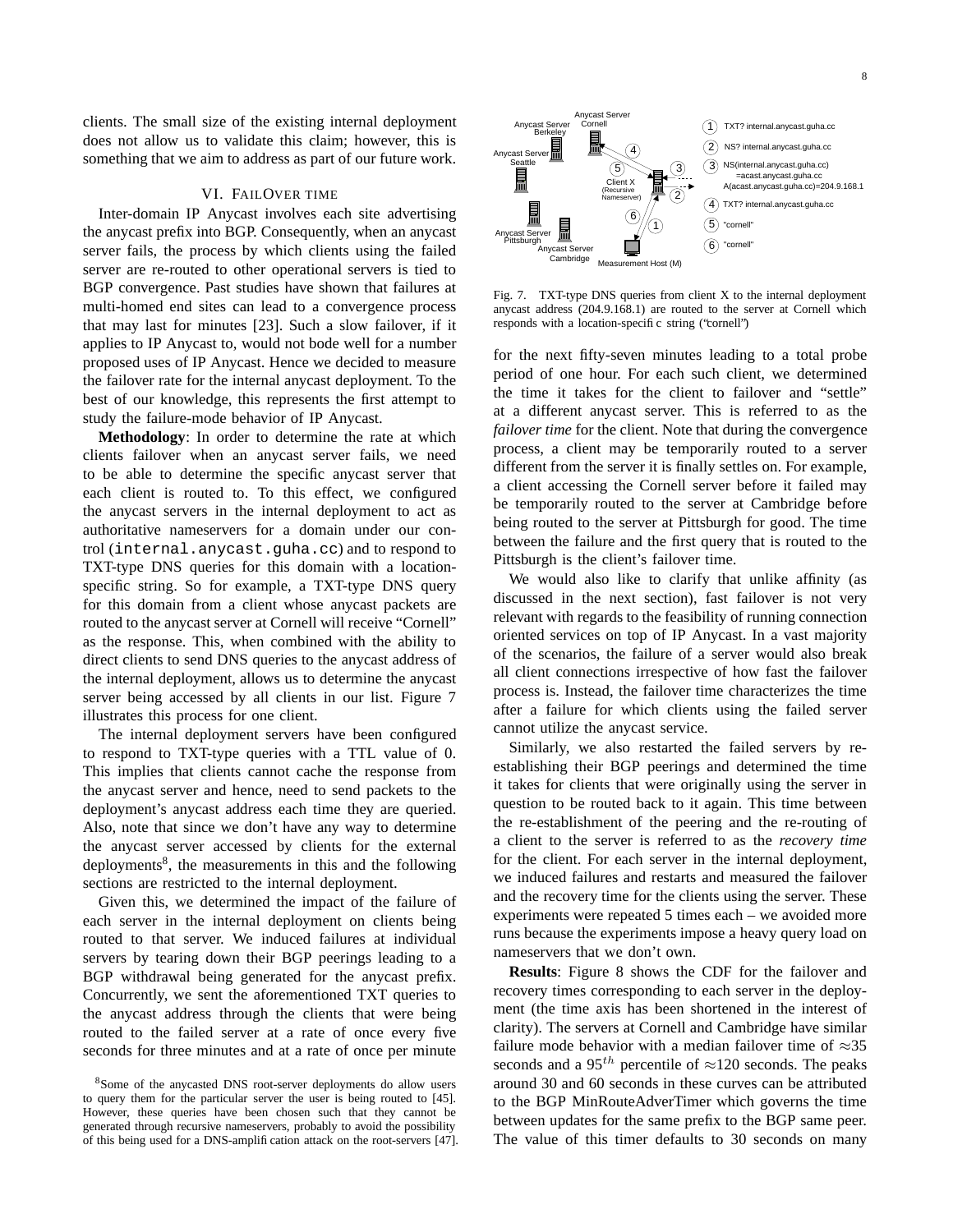

Fig. 8. The failover and recovery times for the servers in the internal deployment.

routers [25]. On the other hand, the servers at Berkeley, Pittsburgh and Seattle have a median failover time ranging from 7 to 12 seconds with a  $95<sup>th</sup>$  percentile of 14 to 18 seconds. The recovery times show similar trends, though the difference between the two groups is less explicit in that case.

In case of the server at Cornell, there is no other anycast server with WCG as an upstream provider. Consequently, the failure of this server causes clients using the server to be re-routed to servers with other upstream providers. This also implies that the BGP updates resulting from the server failure need to be propagated beyond WCG's network. As a result, the failover process involves a number of ASs, is impacted by the various BGP timers and overall, is affected by delayed routing convergence resulting in the large failover time. A similar explanation applies to the failure of the server at Cambridge.

On the other hand, the other three servers at Berkeley, Pittsburgh and Seattle offer much faster failover. This is an outcome of the fact that these servers have the same upstream provider (ATT). Thus, when one of the servers fails, clients accessing that server are routed to the one of the other two servers. To verify this, we determined the fraction of clients that go to other operational servers when a particular server fails – this is plotted in figure 9. As can be seen, in case of a failure at Berkeley, Seattle and Pittsburgh, most of the clients are re-routed to one of the other two operational servers from the same group. This implies that when one of these servers fails, the BGP convergence process is restricted mostly to ATT's network resulting in faster failover.

The distribution of clients when a server fails (figure 9) can also be used to explain some of the trends in figure 8(a).



Fig. 9. As a server fails, clients that were being routed to the server are now routed to other operational servers. The Y-axis shows the fraction of clients that failover to each other operational server when the particular server on the X-axis fails.

For example, almost all the clients accessing the Berkeley server when it fails are routed to the server at Seattle. As a result, the failover time for the Berkeley server is almost the same for all clients accessing it. On the other hand, a small fraction of clients accessing the Seattle server when it fails are routed to the server at Cornell.<sup>9</sup> This explains the inflection point in the failover time for the Seattle server showing that a small fraction of the clients take much more time to failover than the rest.

These results suggest that in an IP Anycast deployment with a number of anycast servers per upstream provider (as proposed in the previous section), the failure of an anycast server would cause clients to be routed to one of the other servers with the same upstream provider. Hence, the proposed deployment model is conducive to fast failover with a large majority of clients being rerouted to another server within 20 seconds. Reports that many commercial DNS-based anycast deployments aim for similar sub-minute failover times (by using a TTL values between 10-20 seconds [22,33]) lead us to conclude the failover rate of a planned IP Anycast deployment should suffice for almost all anycast applications.

On a broader note, our study shows that while results from previous studies reporting slow BGP convergence [23] do apply to IP Anycast deployments in general, an IP Anycast deployment can be planned so as to decouple anycast failover from delayed routing convergence. In effect, this addresses the long held belief that IP Anycast is bound to provide very slow failover, for example, the possibility of server failures causing outages of five or more minutes [42]. As a matter of fact, the clustered deployment model (as described in section III) used by most commercial IP Anycast deployments was primarily motivated by the need to decouple host failure from BGP events. While we agree that using clustered hosts at each anycast server site is a necessary part of the IP Anycast deployment picture, an IP Anycast deployment conforming to our deployment proposal ensures that even when an entire server site fails,

<sup>&</sup>lt;sup>9</sup>The failure of the Seattle server probably causes ATT to modify the MEDs on the anycast prefix advertisements it propagates to its peers, some of whom then choose to route anycast packets to other servers that don't have ATT as an upstream provider. This explains why some clients are routed to Cornell when the server at Seattle fails.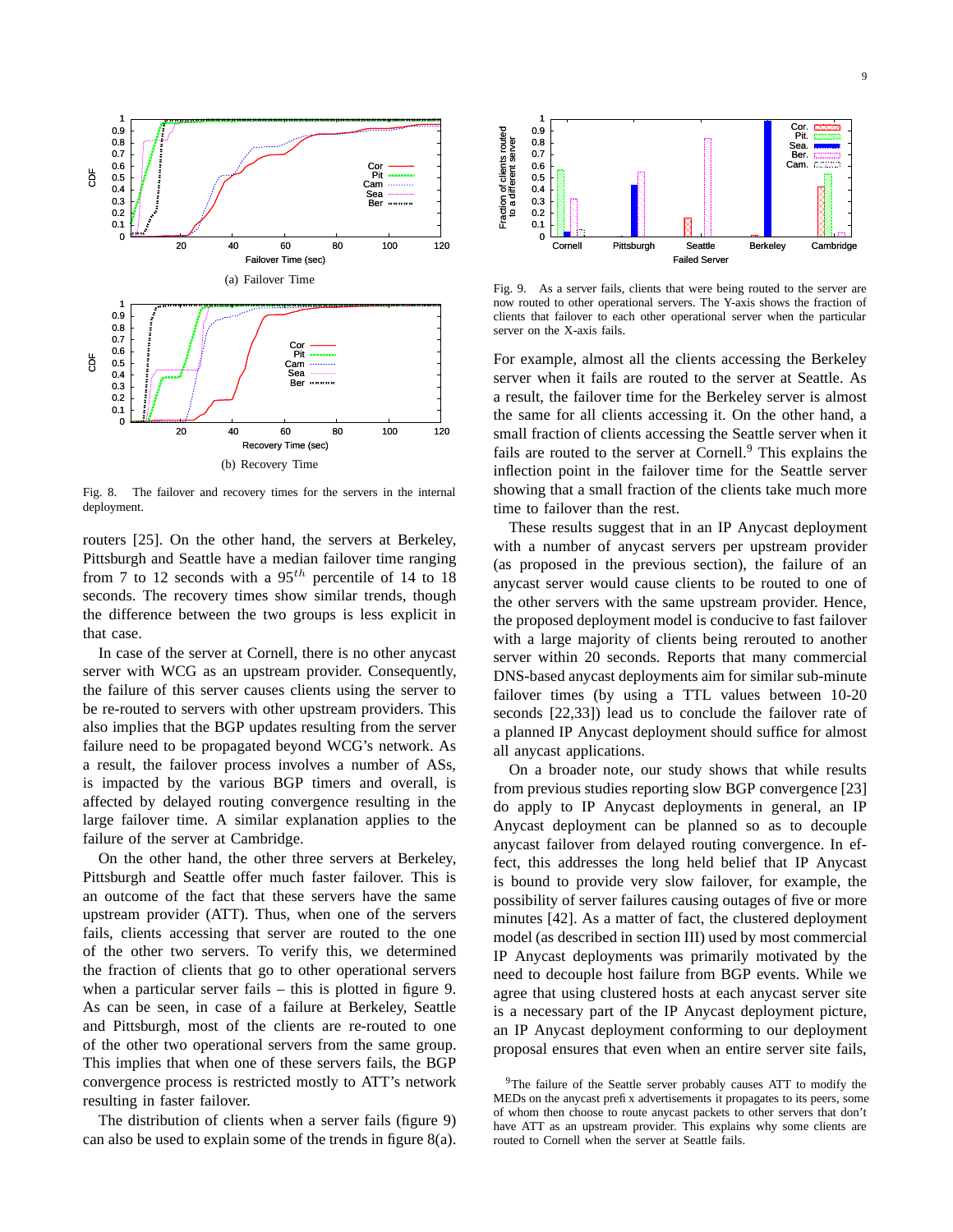

Fig. 10. Affinity measurements for our anycast deployment – the measurements involve 5277 nameservers as vantage points and span a period of 17 days.

clients do not have to wait an inordinate amount of time for failover.

## VII. AFFINITY

The fact that IP Anycast is a network layer service implies that two consecutive anycast packets from a single client need not be routed to the same server. For example, in case of the internal deployment, it is possible that a client whose anycast packets were being routed to the server at Cornell suddenly gets routed to the server at Cambridge. Such an occurrence, hereon referred to as a *flap*, would break any higher-layer connections (for example, TCP connections) that may exist between the client and the anycast service. Hence, determining the affinity offered by IP Anycast is important for characterizing its the impact on stateful services being run on top.

As mentioned earlier, past studies have painted a contradictory picture of IP Anycast affinity. A study using a few (<200) PlanetLab nodes as vantage points [4] claimed that flaps are relatively rare; for example, they reported a median inter-flap duration when probing the F root-servers to be more than 10 days. Similarly, operators of the anycasted K root-server [12] found that their IP Anycast deployment offers very good affinity. On the other hand, a study based on a few (<200) volunteer and PlanetLab nodes [8,31] and anecdotal evidence from the anycasted J root-server [6] support claims to the contrary. For example, Boothe et. al. [8] found the median inter-flap duration to be 1.4 hours for PlanetLab nodes and 3 hours for their volunteer nodes. As a matter of fact, IP Anycast affinity and its suitability for stateful services has been passionately debated on many mailing lists; a summary of some these discussions can be found at [43]. However, none of the aforementioned studies have attempted to delve into the reasons behind the routing flaps (few or many) observed by them. In this section, we present a detailed analysis of the affinity offered by the internal anycast deployment as determined through active probing from our clients.

**Methodology**: The TXT-record based querying described in section VI allows us to determine the particular anycast server that anycast packets from a given client are routed to. Using this, we can periodically query a client in order to capture the anycast flaps experienced by it. For these



Fig. 11. Clustered flaps and their contribution towards the total number of flaps – there are a small number of large clusters but a majority of the flaps belong to very small sized clusters.

experiments, we randomly chose 5200 clients from our list of clients and determined the number of flaps they experience by querying them at a rate of once per minute for a period of 17 days.

**Results**: Figure 10 shows a CDF for the number of clients observing the respective number of flaps. The figure shows that ∼40% of the clients don't observe any flap, ∼95% of the nodes observe less than a flap per day (less than 17 flaps in total) and ∼99% of the clients observe less than 10 flaps per day. Overall, the trace comprises of 290,814 flaps of which 266,967 (∼92% of the total) were observed by just 58 (∼1%) clients. Hence, apart from this very small fraction of nodes, the internal anycast deployment seems to provide very good affinity.

These anycast flaps can occur due to a variety of events ranging from link, peering or server failures to ASs loadbalancing the anycast traffic across multiple links. Typically, the impact of a given event depends on its location: events near an anycast server or in a core ISP would cause a number of clients to flap while the impact of an event close to a client site would be restricted to a small number of clients. Given this observation, we proceeded to use temporal clustering to construct events out of the flaps seen in our trace. The idea here is to cluster flaps that occur close by in time on the assumption that they are probably due to the same routing event. Hence, we clustered the flaps observed at all the clients such that flaps within 10 seconds of each other were in the same cluster. Since flaps in the cluster are assumed to be due to the same routing event, we limited the maximum cluster size to 180 seconds, i.e. no two flaps more than 180 seconds apart can be in the same cluster. This is similar to the BGP update clustering used in [14]. The clustering results presented here are not very sensitive to the maximum cluster size – clustering with a maximum cluster size of 120 and 240 seconds yielded similar results. Using this approach, the 290,814 flaps yielded 22,319 clusters with the largest cluster containing 1,634 flaps.

Figure 11 shows the distribution of the fraction of the total number of flaps that occur in the cluster. The figure has a small number of moderate-to-large clusters and these correspond to infrequent BGP events near the servers or in core ISPs. This further buttresses our argument that IP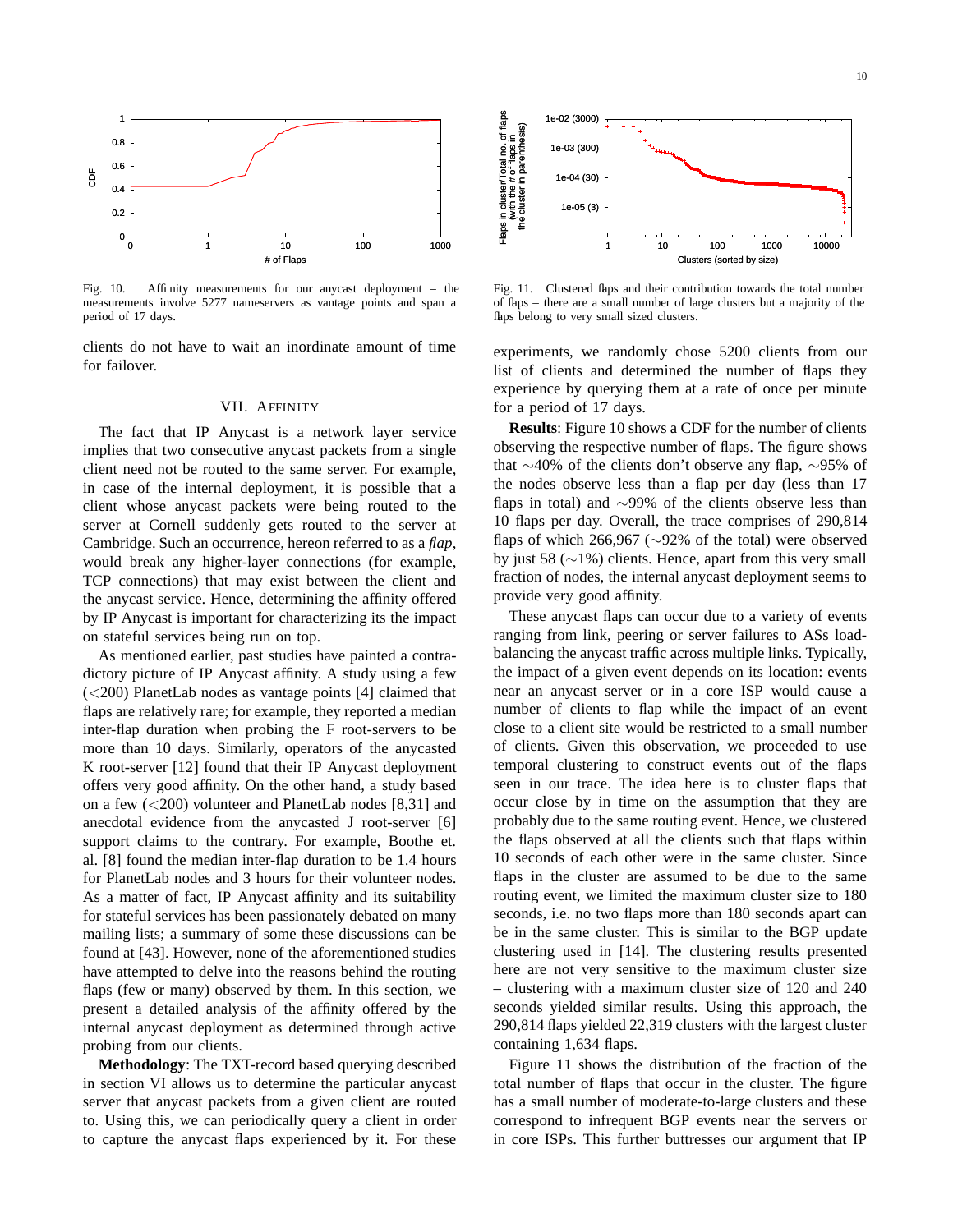

Fig. 12. Probes at a rate of once per second from an unstable client. Each plotted point in the figure represents a probe and shows the server it is routed to  $-$  as can be seen, the client flaps very frequently between the anycast servers at Cornell and Cambridge.

Anycast does not have any harmful interactions with interdomain routing. More importantly, the figure has a long tail depicting a very large number of very small clusters. These correspond to events near clients. As a matter of fact, a large majority of these clusters comprise of flaps seen at the highly unstable clients. This points to the fact that even the very small fraction of clients that observe poor affinity do so due to events that are close to them.

Further, the frequency at which the unstable clients observe flaps leads us to believe that these clients are multihomed and are using some kind of dynamic loadbalancing across multiple upstream providers. For example, the client which observed the most flaps belongs to AS# 15710 which, in turn, has two upstream providers  $-$  AS# 3356 (Level3) and AS# 8928 (INTEROUTE). This client observed almost continuous flaps between the server at Cornell and Cambridge in our trace. To investigate further, we probed this client at a rate of once per second for a period of two hours. Figure 12 shows the server each probe is routed to (for clarity, we show the probes only for a five minute duration). The figure shows that the client experiences very frequent flaps. In many cases, consecutive probes are routed to different servers. Given that BGP events occur at much coarser time scale, such a high frequency of flaps indicates dynamic load balancing by the client.

To validate our conjecture, we used the view of interdomain routing available through Route-Views [49] and CIDR-Report [41] to determine the AS-level connectivity of the unstable clients. The 58 unstable clients belong to 47 distinct ASs and at least 42 of these have multiple upstream ASs. Since we don't have any control over these clients and hence, were unable to determine if the client ASs are indeed load-balancing across their upstream ASs, we conducted an e-mail survey of the client ASs to determine if this is indeed the case. The survey yielded just five responses, though all the five ASs claimed to be using some form of load balancing across their provider. While the exact set-up of these clients begs further investigation, all the evidence at hand leads us to conclude that dynamic load-balancing by clients is the root-cause of the poor affinity observed by them.

Clients access an IP Anycast deployment simply by sending packets to its anycast address and it is the routing infrastructure that is responsible for delivering the packets to the one of the servers. Consequently, anycast operators don't have any control over the number of clients that each server handles. In this section, we study the distribution of client load across the internal deployment and evaluate means by which this can be controlled.

We used the TXT-record based querying described in section VI to determine the distribution of all clients in our list across the servers in the internal deployment. The set of bars corresponding to "0 AS-hop" in figure 13(a) shows this distribution. As can be seen, in the default set-up, most of the clients ( $\approx$ 90%) are routed to the server at Cornell, Cambridge or Pittsburgh. This result is consistent with the uneven load distribution of clients across the anycasted J root-servers [6] and K root-servers [12]. Hence, IP Anycast, by itself, does not balance client load across the anycast servers.

It is interesting to note that the distribution of clients is skewed even amongst the servers that have ATT as their upstream since a lot more clients are routed to Pittsburgh than to Seattle and Berkeley. On the other hand, the proximity measurements in section V showed that anycast packets coming into the ATT network are routed to the closest of these three anycast servers. This would imply that most of the clients in our list that are routed to ATT are closer to the server at Pittsburgh than to the other two servers. In effect, this brings out the implicit trade-off between proximity and load-balance. An anycast deployment which offers optimal latency-based selection of the anycast server is unlikely to achieve an even distribution of clients across the servers in the deployment.

Given the uneven load distribution, we would like to investigate if anycast operators can use routing advertisement manipulations at individual server sites to control the number of clients routed to them. In the rest of this section we evaluate the effectiveness of AS-PATH prepending as a means of controlling the client load on anycast servers. AS-PATH prepending at a server involves increasing the length of the AS-PATH in the BGP advertisement that the server propagates and hence, should wean some of the clients away from it. For example, when "1 AS-hop" prepending is used at the Cornell site, the AS-PATH seen by the Cornell server's peer is [33207 33207].<sup>10</sup> Similarly, "2 AS-hop" prepending implies that the Cornell server advertises the internal deployment anycast prefix with the AS-PATH as [33207 33207 33207].

Figure 13(a) shows the distribution of client load across the anycast servers when path prepending is used at the Cornell server. As can be seen, prepending 1 AS-hop causes the fraction of clients being routed to the Cornell server

 $10$ As mentioned earlier, 33207 is the origin AS used for the internal deployment.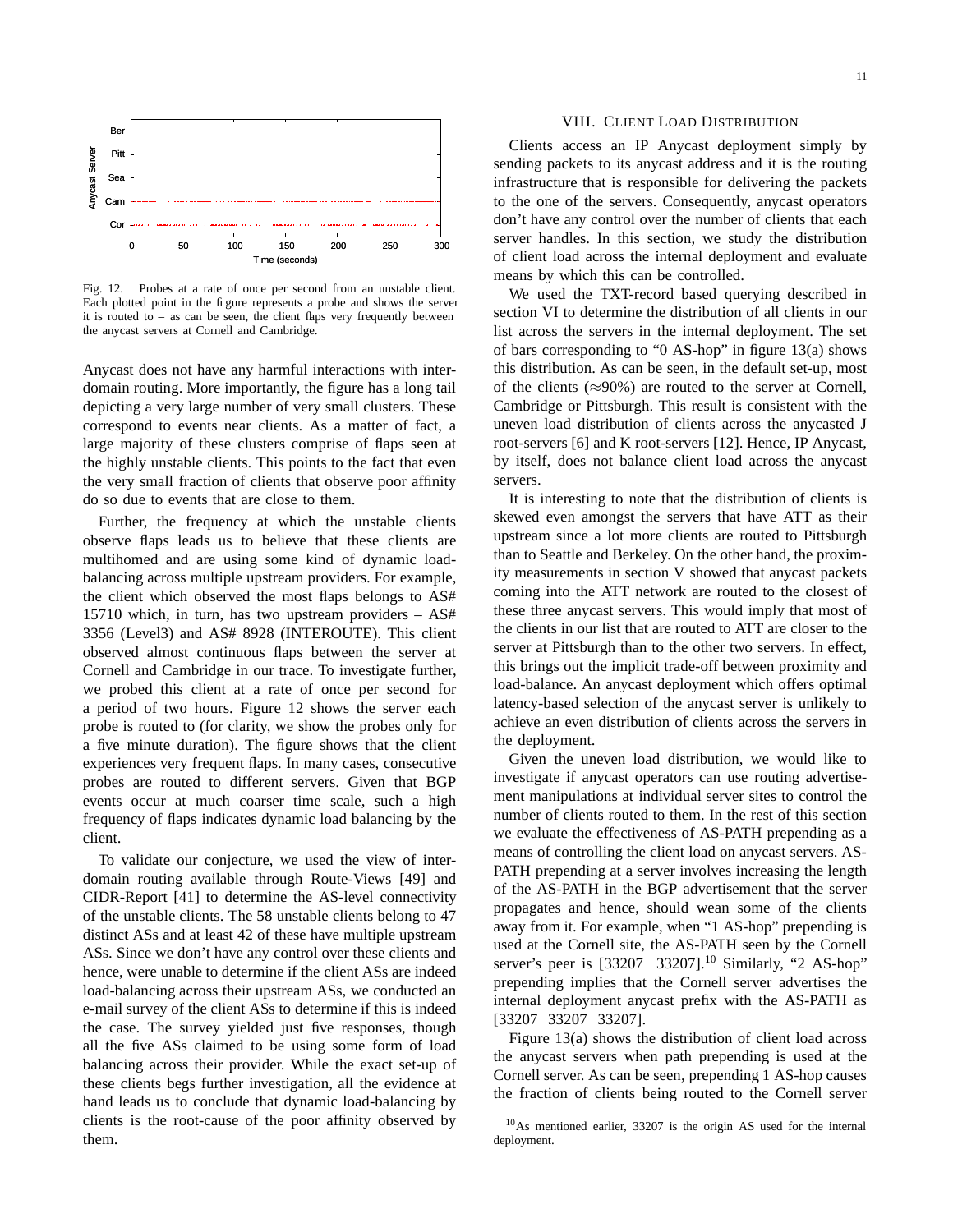to reduce from 34% to 23%. However, the reduction in load tapers off beyond this with  $\approx$ 18% of the clients being routed to the Cornell server irrespective of the amount of prepending used. This can be explained in terms of typical ISP policies and the BGP decision process: the ISP policy (expressed as weights and local preferences) has higher priority than the AS-PATH length in the BGP decision process. Thus, ASs that choose to use the Cornell server as dictated by their routing policies are oblivious to the amount of prepending being done and the impact of path prepending soon runs into diminishing returns. Figure 13(b) shows the variation of client load with path prepending at the Cambridge server. These results follow a pattern similar to what is described above with the client load on the Cambridge server reducing and then tapering off.

Figure 13(c) shows the distribution of client load with path prepending at Pittsburgh, Seattle and Berkeley. These are the three anycast sites with the same upstream provider (ATT). The figure shows that prepending the AS-PATH of the advertisement at the Pittsburgh server causes the number of clients routed to Pittsburgh to drop to zero. Since the servers at Seattle and Berkeley also have ATT as the upstream provider, using AS-PATH prepending at Pittsburgh causes routers in ATT's network to prefer both the Berkeley and the Seattle servers to the Pittsburgh server. Hence, all anycast traffic reaching ATT's network is split between the Seattle and Berkeley servers only. Results for 1-AS hop prepending at Seattle and Berkeley are analogous.

These results imply that if some servers in an anycast deployment have the same upstream provider, all of them need to prepend the AS-PATH in their advertisements in order to divert clients away from them. In the internal deployment, diverting clients away from the three servers with ATT as their upstream ISP (Pittsburgh, Seattle and Berkeley) would require all of them to use path prepending. The final set of bars in figure 13(c) shows the load distribution across our deployment in such a scenario.

Hence, while AS-PATH prepending can be used to manipulate load across servers with different providers, it is not effective for manipulating load within the set of servers with the same provider. Alternatively, in an IP Anycast service deployed according to the model presented in section V, AS-PATH prepending can only be used for balancing load across between groups of servers that have the same upstream ISP. For example, consider a deployment with a few servers having ATT as their upstream provider and the rest having WCG as their upstream provider. The servers with ATT as their upstream need to use AS-PATH prepending together to divert clients towards the servers with WCG as their upstream. For balancing the client load across servers with the same upstream provider, the servers need some sort of traffic engineering arrangement with their common provider. For instance, many ISPs allow their customers to manipulate incoming traffic through the use of specific BGP community attributes in their routing



Fig. 13. Load on the anycast sites of anycast deployment in the default case and with various kinds of AS path prepending at the sites. Here, Load Fraction for a site is the ratio of the number of clients using the site to the total number of clients ( $\approx$ 20000).

advertisements [10,50]. Anycast servers with the same provider can thus use such mechanisms to coarsely control the number of clients routed to them. We are currently in the process of talks with ISPs who would allow us to host anycast servers and experiment with such mechanisms.

Finally, note that these mechanisms provide operators with a coarse-grained control over the distribution of clients across server sites (or groups of sites). For instance, this could be used by anycast operators in the face of a DoS attack on the deployment to redistribute traffic away from server sites under strain. Beyond this, anycast operators can use load balancing devices at server sites for a fine grained control over the distribution of clients being served by the site across the hosts that are part of the site. As a matter of fact, current commercial IP Anycast deployments use such mechanisms for balancing the number of clients served by individual cluster hosts at each site.

# IX. DISCUSSION

Section II described previous IP Anycast measurement studies. Here we discuss other research efforts relevant to IP Anycast and relate our study to this broader context.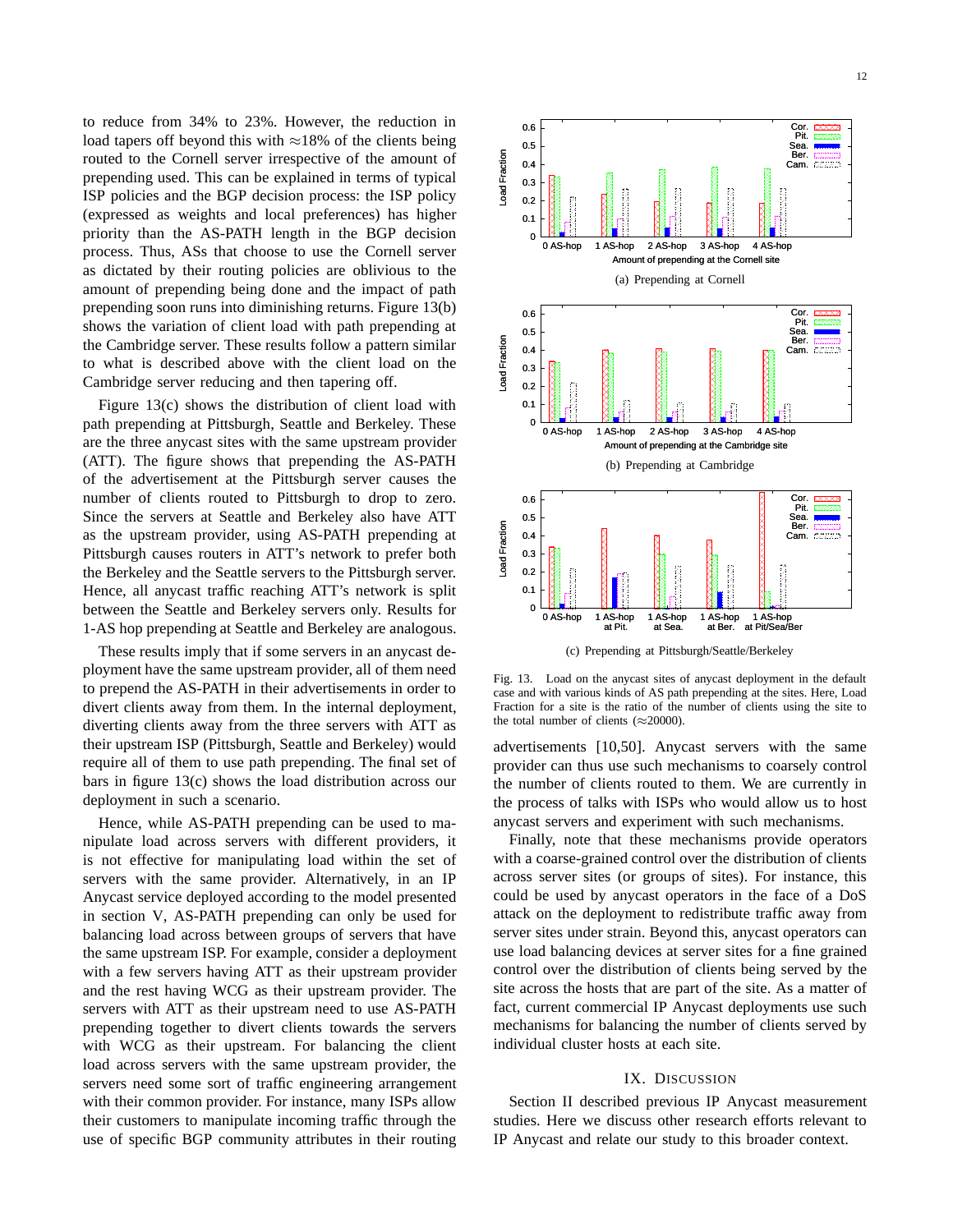In addition to its implementation at the network layer, anycast can also be implemented at the application layer. *Application-layer anycast* provides a one-to-any service that maps a high-level name, such as a DNS name, into one of multiple servers, returning the selected server's IP address to the client. Such an approach offers a number of advantages over IP Anycast: it is easier to deploy, offers fine-grained control over the load on the servers and can provide very fast failover to clients. And indeed, these advantages have led to the widespread adoption of application layer anycast as a service discovery primitive. For example, commercial CDNs [38] use DNS-based redirection (in combination with URL-rewriting) to direct clients to an appropriate server. Related proposals in the academic community include, but are not restricted to, [13,15,35]– [37].

In spite of these advantages, application-layer anycast is not a panacea. The fact that IP Anycast operates at the network layer implies that it is the only form of anycast that can be used by low-level protocols; *e.g.*, the use of anycast in IPv4-to-IPv6 transition [19]. As importantly, operating at the network layer gives IP Anycast a "ground level" resilience not easily achieved by application-layer anycast – *e.g.*, using DNS-based redirection to achieve resilience across a group of web servers requires first that the DNS servers themselves be available. It is this that makes IP Anycast particularly well suited for replicating critical infrastructures such as the DNS. For applications that do use IP Anycast, our deployment proposal can be used to build an anycast service that offers good proximity, fast failover, and control over the distribution of client load.

While IP Anycast functionality is available even today, it scales poorly in the number of anycast groups. Recognizing its many advantages, GIA [20] and PIAS [4] seek to make IP Anycast more broadly usable and propose solutions to improve the scalability of IP Anycast. Our study focusses on the basic effectiveness of IP Anycast, not its scalability, and our results are relevant to the performance one might expect of an IP Anycast service whether implemented as a proxy-based service (PIAS) or a more scalable IP-layer implementation (GIA).

Past studies have analyzed the use of AS-PATH prepending as a traffic engineering tool for multi-homed stub sites [24,29] and have proposed automated mechanisms for this [9]. However, we are not aware of any studies analyzing the use of AS-PATH prepending as a mechanism for controlling the distribution of client load across anycasted servers. Similarly, we conjecture other traffic engineering techniques can also be used as a load distribution mechanism by anycast operators. For example, some of the F root-servers use the BGP no-export attribute as part of their anycast advertisements. This restricts the scope of the advertisement emanating from the server and hence reduces the number of clients served by it.

## X. CONCLUSION

This paper presented the results of a detailed measurement study of IP Anycast. Our study differs from previous efforts on two fronts. First, we evaluate IP Anycast deployments from a large number  $(>20,000)$  number of client vantage points. Second, we deploy our own IP Anycast service to perform controlled experiments that, for example, allow us to study the failure-mode behavior of IP Anycast. Our findings include:

- 1) IP Anycast, by itself, does not route clients to servers that are close in terms of latency.
- 2) IP Anycast is affected by delayed routing convergence and may hence be slow in re-routing clients in the face of server failures.
- 3) IP Anycast offers good affinity to all clients with the exception of a a small fraction that explicitly load balance traffic across multiple upstream providers. *I.e.*, we find IP Anycast does not interact poorly with inter-domain routing and hence should not significantly impact stateful services.
- 4) IP Anycast services experience a skewed distribution of client load across the anycast servers.

Based on these measurements, we hypothesize that an IP Anycast deployment with a single upstream provider and with servers spread across this provider would offer good latency-based proximity. Our evaluation shows that this holds in our internal anycast deployment. Further, we generalize this model and argue that for good proximity in an IP Anycast deployment with multiple upstream providers, each major upstream provider should be geographically spread and well covered by anycast servers. Our evaluation further suggests that such a deployment model provides fast failover to clients. However, an evaluation of this approach over larger deployments and fully characterizing the proximity within such a model is a topic of future work. We also evaluate the effectiveness of AS-PATH prepending to manipulate the distribution of client load across servers and find that it can be used for controlling the number of clients routed to groups of anycast servers with the same upstream provider. Overall, we find that an IP Anycast service can be deployed to offer good proximity and fast failover to clients while allowing for coarse-grained control over the distribution of client load across the deployment.

Our study is limited in several aspects. First, the size of the internal deployment raises concerns regarding the generality of our results and benefits of our proposed deployment model for larger deployments. Second, our internal deployment setup does not allow us to evaluate the effectiveness of certain other traffic engineering techniques for controlling client load. Finally, the use of external DNS nameservers as clients in our study restricted the amount and rate of probing that could be done. For the same reason, our conjectures regarding load balancing at clients had to be verified using heuristics and survey data. Nonetheless, we hope the measurement techniques presented here can